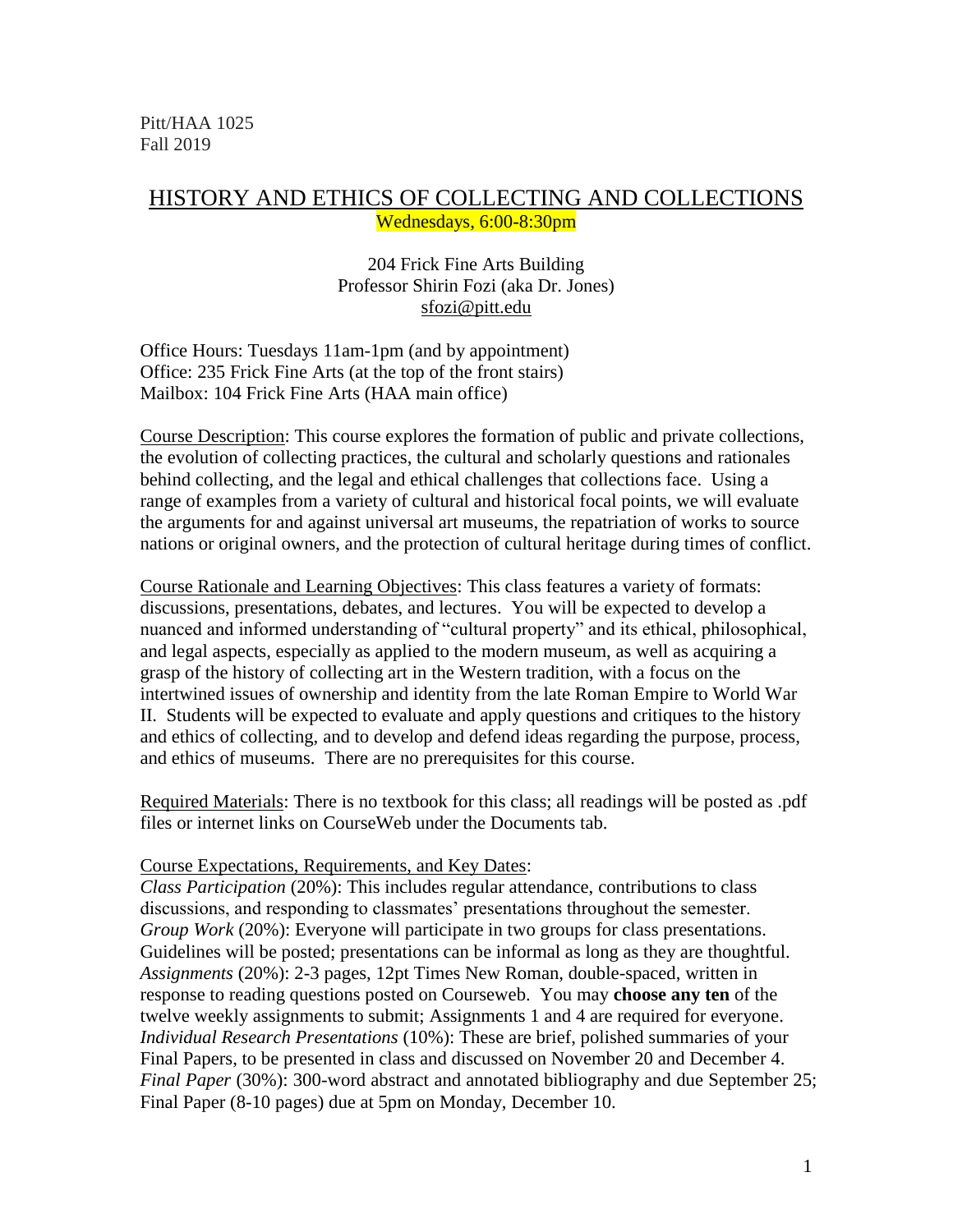# UNIVERSITY POLICIES:

## *Academic Integrity*

Students will be expected to comply with Pitt's Policy on Academic Integrity. Any student suspected of violating this obligation for any reason during the semester will be required to participate in the procedural process, initiated at the instructor level, as outlined in the University Guidelines on Academic Integrity. This may include, but is not limited to, the confiscation of the examination of any individual suspected of violating University Policy. Furthermore, no student may bring any unauthorized materials to an exam, including dictionaries and programmable calculators.

## *Late Work and Missed Exams*

Late assignments will be accepted, but a half grade  $(A \text{ to } A<sub>1</sub>, A<sub>1</sub>, A<sub>2</sub>, A<sub>3</sub>)$  will be deducted from the grade for each day that the assignment is late. Exceptions can only be made if the student presents a signed letter from a medical doctor or a University administrator. Make-up exams can be scheduled but will cover different images and questions from the original exam in order to ensure a fair test for everyone.

#### *Disability Services*

If you have a disability that requires special testing accommodations or other classroom modifications, you need to notify both the instructor and Disability Resources and Services no later than the second week of the term. You may be asked to provide documentation of your disability to determine the appropriateness of accommodations.

To notify Disability Resources and Services, call (412) 648-7890 (Voice or TTD) to schedule an appointment. The Disability Resources and Services office is located in 140 William Pitt Union on the Oakland campus.

## *Copyright Notice*

Course materials may be protected by copyright. United States copyright law, 17 USC section 101, et seq., in addition to University policy and procedures, prohibit unauthorized duplication or retransmission of course materials. See Library of Congress Copyright Office and the University Copyright Policy.

#### *Statement on Classroom Recording*

To ensure the free and open discussion of ideas, students may not record classroom lectures, discussion and/or activities without the advance written permission of the instructor, and any such recording properly approved in advance can be used solely for the student's own private use.

#### *Information for students on accessing basic resources*

There are students at Pitt who struggle to access basic resources, including food and housing. The University Library System has built a web guide to places where they can get assistance, including Pitt Pantry, emergency student loans, and assistance with book purchases. Local and regional organizations are also listed: [https://pitt.libguides.com/c.php?g=764210&p=5481767.](https://pitt.libguides.com/c.php?g=764210&p=5481767)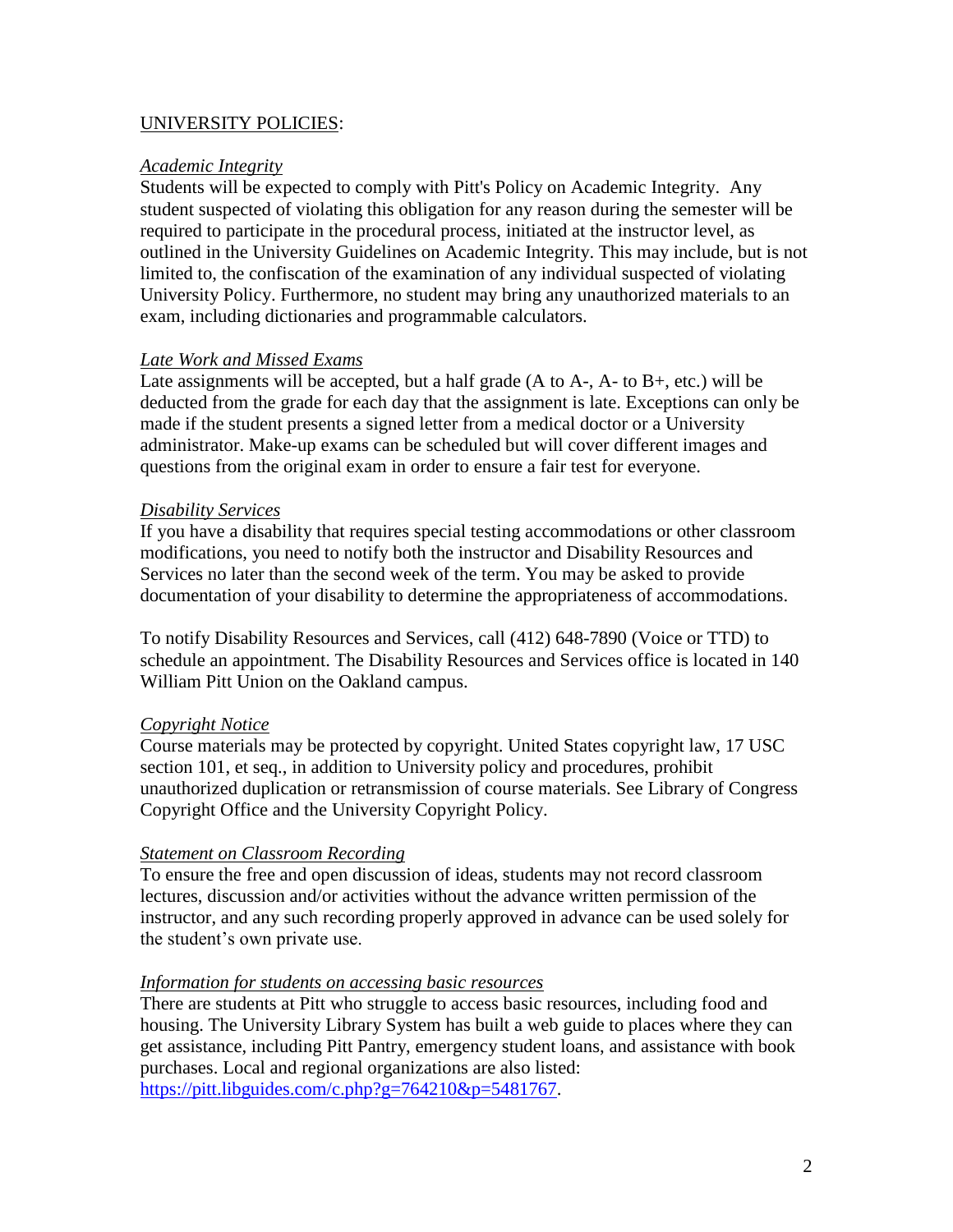| <b>Schedule</b>    | What happens in class                                                                                                                            | What you should prepare                                                                                                                                                                                                                                                                                                                         |
|--------------------|--------------------------------------------------------------------------------------------------------------------------------------------------|-------------------------------------------------------------------------------------------------------------------------------------------------------------------------------------------------------------------------------------------------------------------------------------------------------------------------------------------------|
| Week 1<br>Aug. 28  | Class discussion<br>What deserves to be preserved?<br>What belongs in a museum?<br>What determines value?<br>Who gets to decide?                 | <b>Reading:</b><br>- Susan Stewart, On Longing (1984)<br><b>Assignment 1 (REQUIRED):</b><br>Short paper (2 pages) in response to<br>reading questions on Courseweb, due<br>in class on Sept. 4.                                                                                                                                                 |
| Week 2<br>Sept. 4  | Class discussion<br>How do we define collections?<br>What is the collector's role?<br>What is the curator's role?<br>What do we ask of visitors? | <b>Reading:</b><br>- Esmee Quodbach, "The Formation of<br>The Frick Collection" (2009)<br>- Mary McWilliams, "Collecting by<br>the Book" $(2003)$<br>- Mary Jo Arnoldi, "The Ward African<br>Collection" (1998)<br><b>Assignment 2:</b><br>Short paper (2 pages) in response to<br>reading questions on Courseweb, due<br>in class on Sept. 11. |
| Week 3<br>Sept. 11 | Class discussion<br>Are museums educational?<br>If so, what do they teach?<br>If not, what do they do?<br>What should they do?                   | <b>Reading:</b><br>- Carol Duncan, Civilizing Rituals:<br>Inside Public Art Museums (1995)<br>- Robert Aldrich, "Colonial Museums<br>in a postcolonial Europe (2010)<br><b>Assignment 3:</b><br>Short paper (2 pages) in response to<br>reading questions on Courseweb, due<br>in class on Sept. 25.                                            |
| Week 4<br>Sept. 18 | SF traveling – NO CLASS                                                                                                                          | <b>Reading:</b> At least three items from<br>your own annotated bibliography.<br><b>Assignment 4 (REQUIRED):</b><br>Abstract, annotated bibliography, and<br>responses to paper prompt questions<br>due in class on Sept. 25.                                                                                                                   |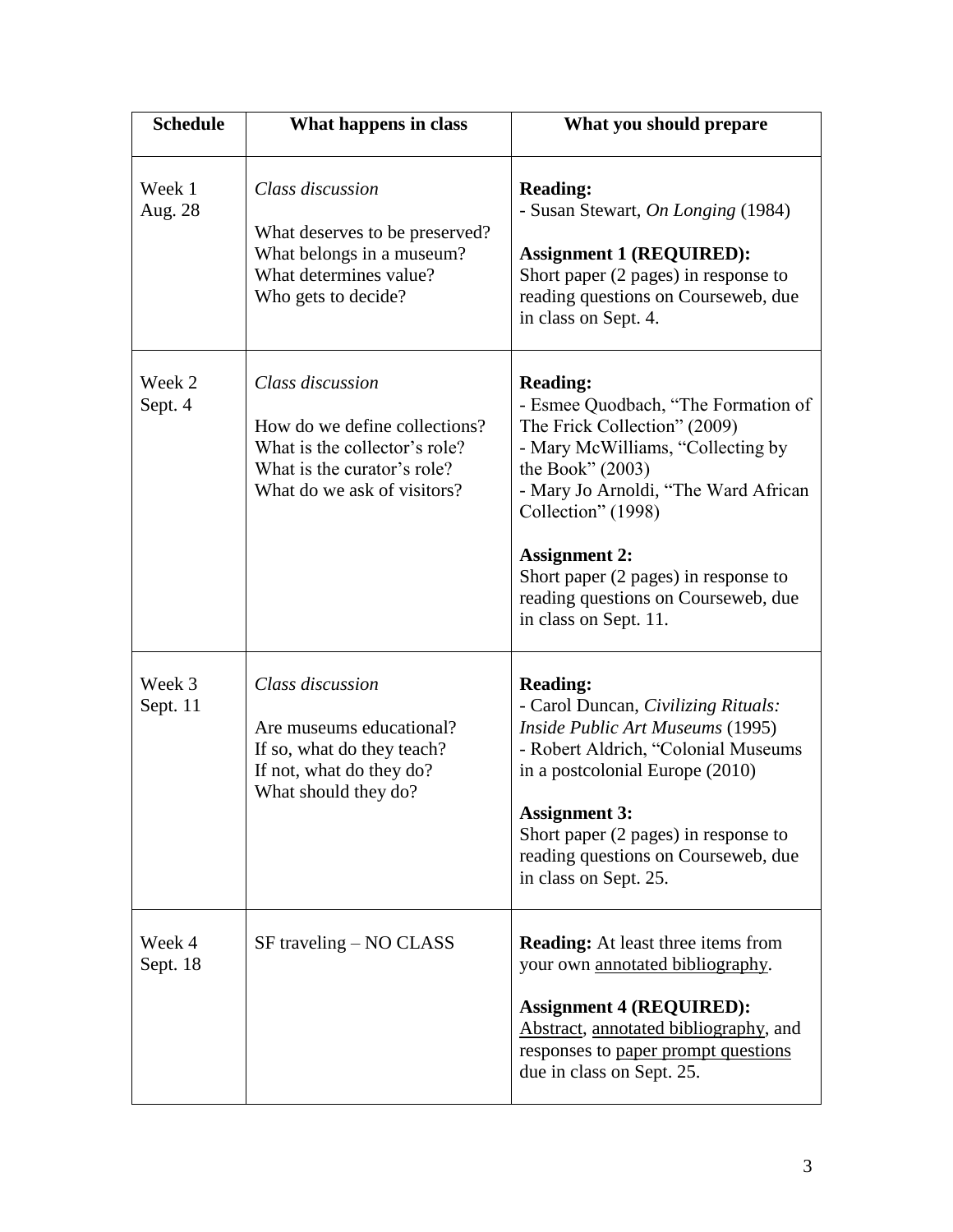| Week 5<br>Sept. 25 | Presentations & discussion<br>Contested objects:<br><b>Parthenon Marbles</b><br><b>Benin Bronzes</b><br><b>Tasmanian Ash Bundles</b> | <b>Reading:</b><br>- Kim Sloan, "The Enlightenment and<br>the British Museum" (2003)<br>- Alan Wallach, "Corcoran's Failed<br>National Gallery" (1996)<br>- Mark Crinson, "National Museum,<br>Ghana" (2001)<br><b>Assignment 5:</b><br>Short paper (2 pages) in response to<br>reading questions on Courseweb, due<br>in class on Oct. 2.                   |
|--------------------|--------------------------------------------------------------------------------------------------------------------------------------|--------------------------------------------------------------------------------------------------------------------------------------------------------------------------------------------------------------------------------------------------------------------------------------------------------------------------------------------------------------|
| Week 6<br>Oct. 2   | Presentations & discussion<br>Contested sites:<br>Notre Dame, Paris<br>Hagia Sophia<br>Machu Picchu                                  | <b>Reading:</b><br>- Annabel Wharton, "Dura Europos:<br>Contexts, subtexts" (1994)<br>- Kamyar Abdi, "Nationalism, Politics,<br>and Archaeology in Iran" (2001)<br>- Itala Vivan, "What Museum for<br>Africa?" (2014)<br><b>Assignment 6:</b><br>Short paper (2 pages) in response to<br>reading questions on Courseweb, due<br>in class on Oct. 9.          |
| Week 7<br>Oct. 9   | Presentations & discussion<br>Contested histories:<br>Plantations<br>Civil War monuments<br>Holocaust museums                        | <b>Reading:</b><br>- Roger MacGinty, "Looting in<br>Context of Violent Conflict" (2004)<br>- Matthew Bogdanos, "The Truth<br>about the Iraq Museum" (2005)<br>- Neil Brodie & Colin Renfrew,<br>"Looting and Heritage" (2005)<br><b>Assignment 7:</b><br>Short paper (2 pages) in response to<br>reading questions on Courseweb, due<br>in class on Oct. 16. |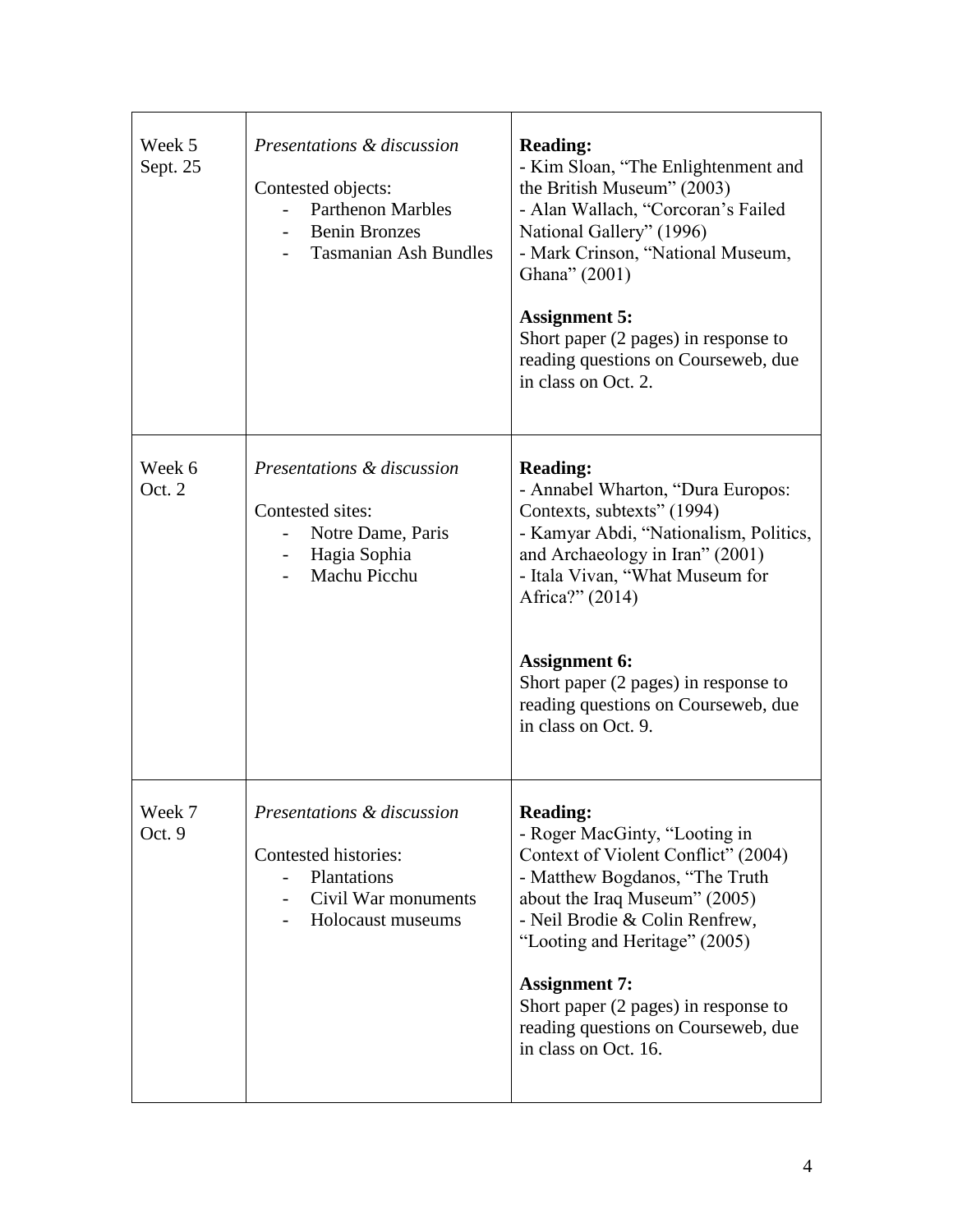| Week 8<br>Oct. 16  | Class discussion<br>Clifford's Art-Culture System<br>How is this useful?<br>How is it not? | <b>Reading:</b><br>- James Clifford, "On Collecting Art<br>and Culture" (1988)<br><b>Assignment 8:</b><br>Short paper (2 pages) in response to<br>reading questions on Courseweb, due<br>in class on Oct. 23.                                                                                                                                                                                                                                                                                                                         |
|--------------------|--------------------------------------------------------------------------------------------|---------------------------------------------------------------------------------------------------------------------------------------------------------------------------------------------------------------------------------------------------------------------------------------------------------------------------------------------------------------------------------------------------------------------------------------------------------------------------------------------------------------------------------------|
| Week 9<br>Oct. 23  | Class debates<br>Who Owns the Past?                                                        | <b>Reading:</b><br>- James Cuno, Who Owns Antiquity?<br>(2008), selections.<br>- Irene Winter, Review of James Cuno,<br>$(2009), 522-26.$<br>- Monica Udvardy, Linda Giles, and<br>John Mitsanze, "The Transatlantic<br>Trade in African Ancestors," (2003),<br>566-80.<br>- Morris Fred, "Negotiating Meaning<br>in the Native American Graves<br>Protection and Repatriation Act<br>(NAGPRA)" (1997)<br><b>Assignment 9:</b><br>Short paper (2 pages) in response to<br>reading questions on Courseweb, due<br>in class on Oct. 30. |
| Week 10<br>Oct. 30 | Class debates<br>Who Owns Stolen Art?                                                      | <b>Reading:</b><br>- Karen Warren, "A Perspective on the<br>Ethics and Resolution of Cultural<br>Property Issues" (1989)<br>- Patricia Reyhan, "Conflict of Laws<br>in Litigation between Original Owners<br>and Good-Faith Purchasers of Stolen<br>Art" $(2001)$<br><b>Assignment 10:</b><br>Short paper (2 pages) in response to<br>reading questions on Courseweb, due<br>in class on Nov. 6.                                                                                                                                      |